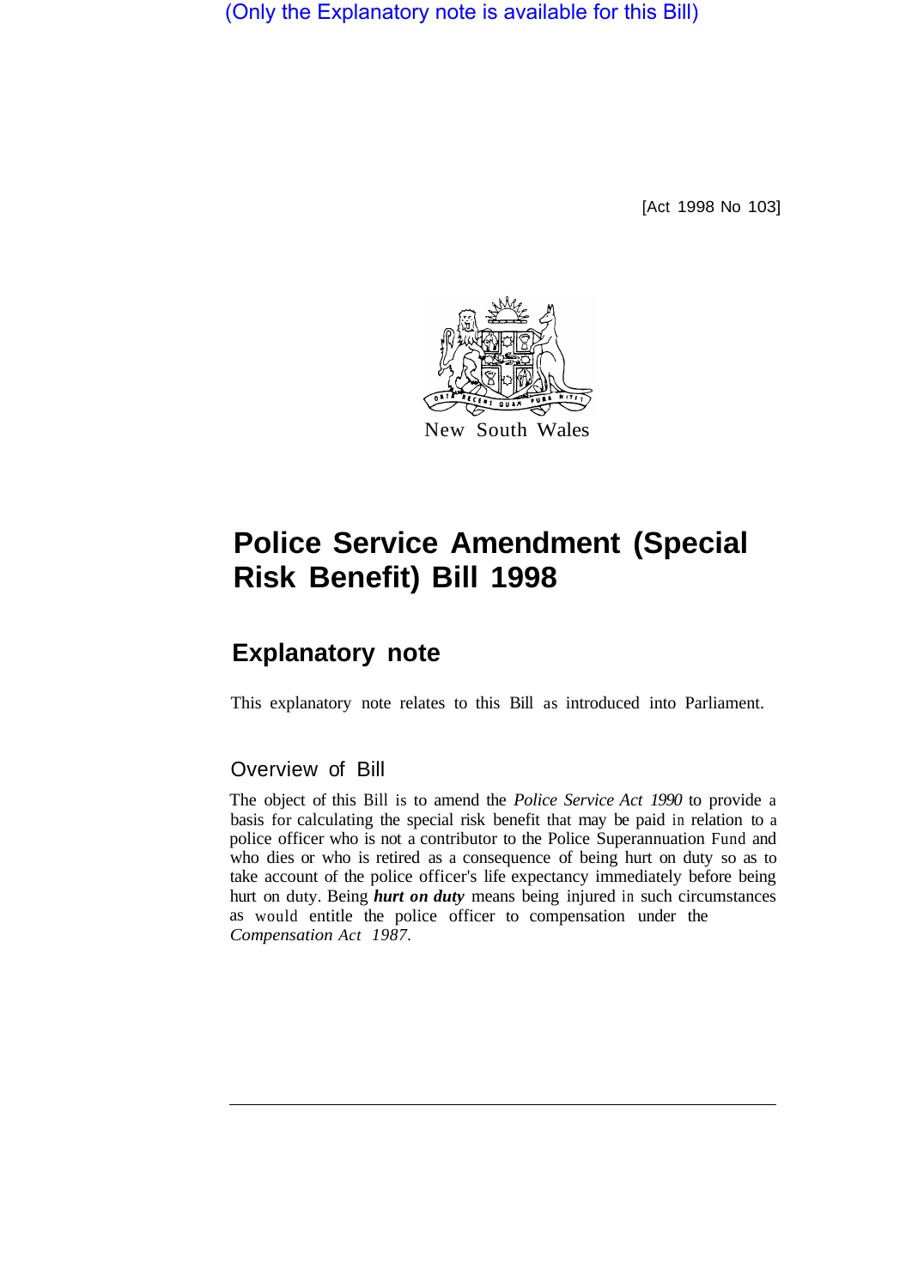Police Service Amendment (Special Risk Benefit) Bill 1998 [Act 1998 No 103]

Explanatory note

#### Outline of provisions

**Clause 1** sets out the name (also called the short title) of the proposed Act.

**Clause 2** provides for the commencement of the proposed Act on **a** day to be appointed by proclamation.

**Clause 3** is a formal provision giving effect to the amendments to the *Police Service Act 1990* set out in Schedule 1.

#### **Schedule 1 Amendments**

#### **Calculation of special risk benefit**

The maximum amount of the special risk benefit payable under section 216 of the *Police Service Act 1990* is currently 24 months' pay at the rate of the police officer's salary at the date of retirement (in the case of a police officer who is retired as a consequence of being hurt on duty) or at the date the police officer was hurt on duty (in the case of a police officer who dies as a consequence of being hurt on duty). **Schedule 1 [l]** and **[2]** remove the references to this basis of calculation. **Schedule 1 [3]** provides the new basis of calculation. The relevant amount will. as a consequence of the amendments. be calculated having regard to the police officer's annual salary at the day on which the police officer is hurt on duty. a capitalisation factor determined by reference to the police officer's sex and age. and the extent of the police officer's permanent loss of earning capacity. Transient psychological or psychiatric injury is not to be taken into consideration in determining permanent loss of earning capacity. **Schedule 1 [4]** removes a provision that is inconsistent with the new basis of calculation.

#### **Appeals to the Compensation Court**

**Schedule 1 [5]** inserts proposed section 2 16A into the *Police Service Act 1990.* It enables a person who is dissatisfied with a determination of the Commissioner concerning the amount of a payment to apply to the Compensation Court of New South Wales for a redetermination. The proposed section enables the making of the application and specifies the powers of the Compensation Court in relation to the application. including its powers to award costs.